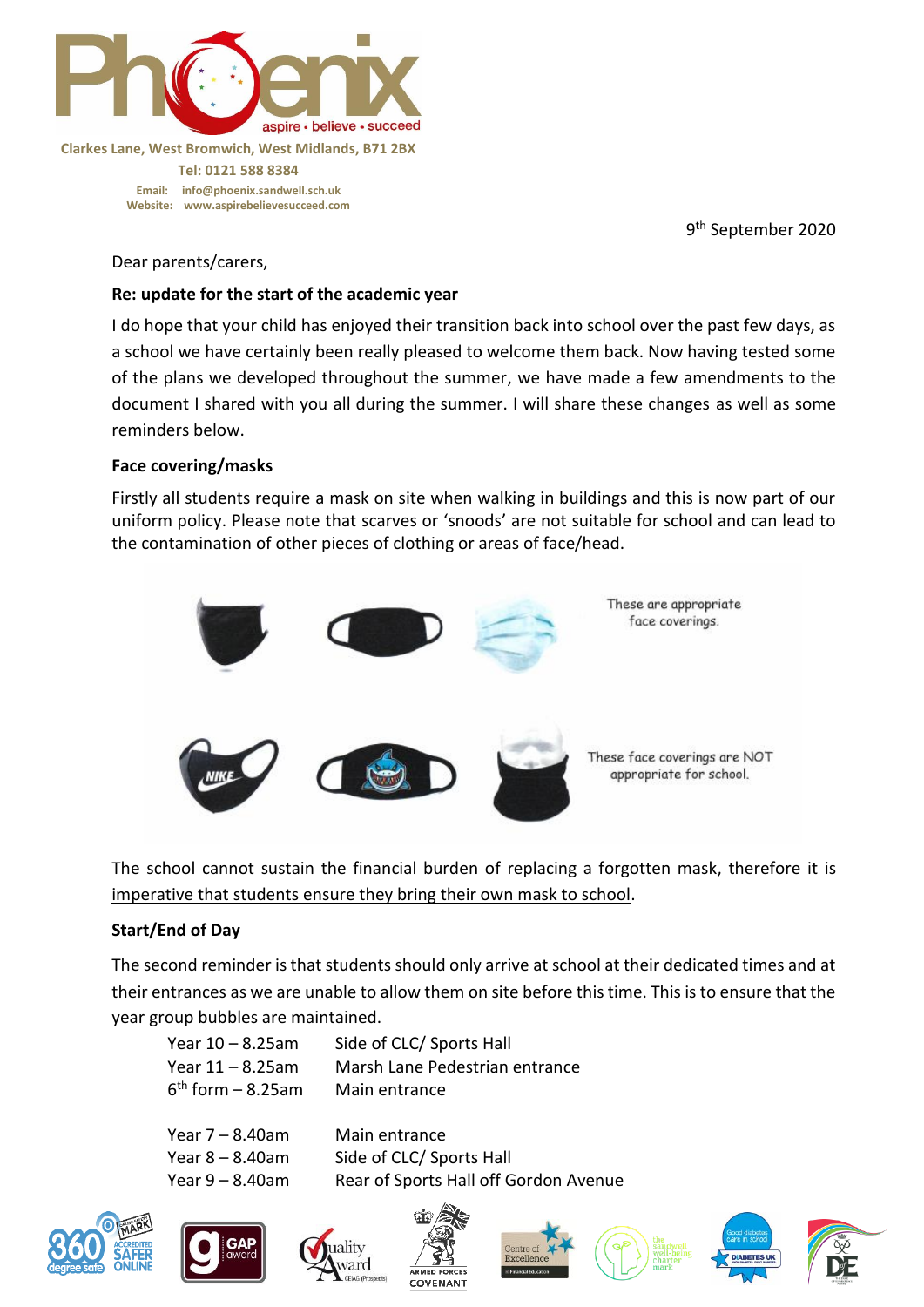We have now also introduced a staggered end for all year groups to help keep a safer end to the school day. From today the timings are:

| Year $7 - 2.50$ pm  | Main entrance                         |
|---------------------|---------------------------------------|
| Year $8 - 2.55$ pm  | Side of CLC/ Sports Hall              |
| Year $9 - 3.00$ pm  | Rear of Sports Hall off Gordon Avenue |
| Year $10 - 3.05$ pm | Side of CLC/ Sports Hall              |
| Year $11 - 3.10$ pm | Marsh Lane Pedestrian entrance        |
| $6th$ form – lunch  | Main entrance                         |

To support the **Y11 students** in preparing for their GCSE examinations and to help them with the teaching time lost during lockdown, starting on **Tuesday 15th September**, Y11 students will be expected to attend after school revision 3 times a week lasting until **3.45pm**. These revision classes will occur on Tuesday (on occasions this may be on a Monday instead of Tuesday), Wednesday and Thursday. If there are any concerns or queries, please contact Mr Kumar (Deputy Head teacher).

## **School reception**

During the added restrictions in school due to Covid, please could we ask parents and carers to avoid coming into the school reception where-ever possible, ensuring your child(ren) has everything they need for the school day before leaving home. Once in school we are restricting movement for both students and staff making it particularly difficult to get items / messages to students during the school day. We would appreciate your help in your child being prepared and ready for school, arriving with everything they need.

We would like to restrict the use of school reception as much as possible but if you do have cause to come into school for an urgent or important matter please can I ask you to wear a mask at all times.

## **ParentPay**

Due to safety/hygiene measures re Covid-19, we have taken the decision to remove cash from school and with immediate effect, students will be unable to use the reval machines in school to pay for their meals. If there are parent/carers who are unable to use the ParentPay system then on request, the school can provide a PayPoint card that can be used at shops in the PayPoint network who will still accept cash.

## **Other reminders**

Please note that if students have **PE on their timetable** on a school day, they must arrive to school in their Phoenix PE kit and suitable outdoor jackets/coats due to current guidance. The PE changing rooms are currently closed and therefore students should not bring any valuables into school as the school cannot take any responsibility for them. If there are any concerns, please contact a member of the PE department.